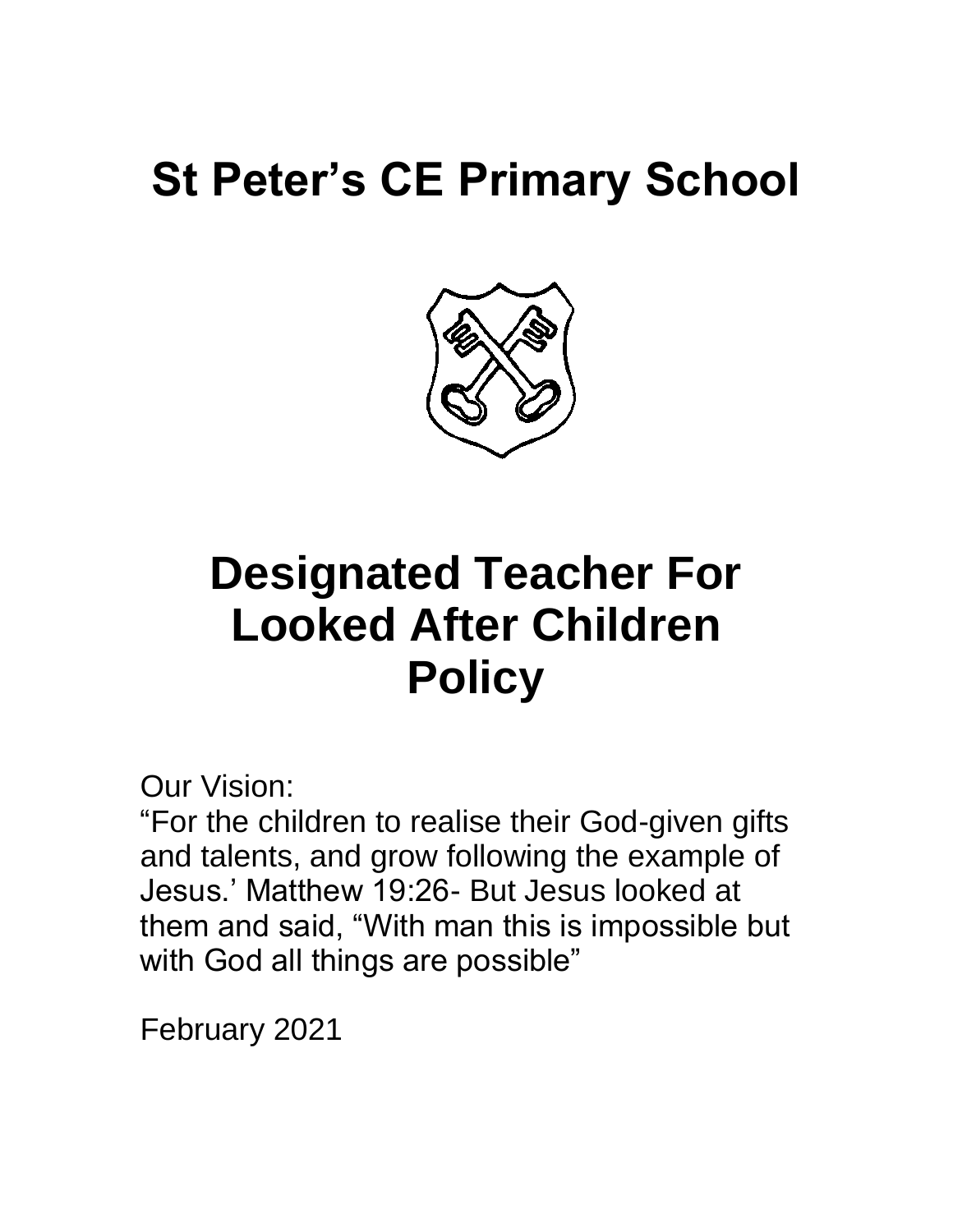### **Rationale**

From 1 September 2009 the governing bodies of all maintained schools are required under the Children and Young Persons Act 2008 (the 2008 Act) to appoint a designated teacher to promote the educational achievement of looked after children who are on the school roll.

#### **The role of the governing body**

- The governing body will ensure that the designated teacher undertakes appropriate training (section 20(2) of the 2008 Act).
- As a minimum, governors will consider an annual report from the designated teacher.
- The governing body and school leadership team will consider the report and act on any issues it raises so as to support the designated teacher and maximise the impact of the role.

### **The role of the designated teacher within the school**

The designated teacher will have lead responsibility for helping school staff understand the things which affect how looked after children learn and achieve.

The designated teacher will:

- 1. Promote a culture of high expectations and aspirations for how looked after children learn.
- 2. Make sure the young person has a voice in setting learning targets.
- 3. Be a source of advice for staff about differentiated teaching strategies, which are appropriate for individual children.
- 4. Support staff in making full use of Assessment for Learning.
- 5. Make sure that looked after children are prioritised in one-to-one tuition arrangements and carers understand the importance of supporting learning at home.
- 6. Have lead responsibility for the development and implementation of the child's personal education plan (PEP) within the school.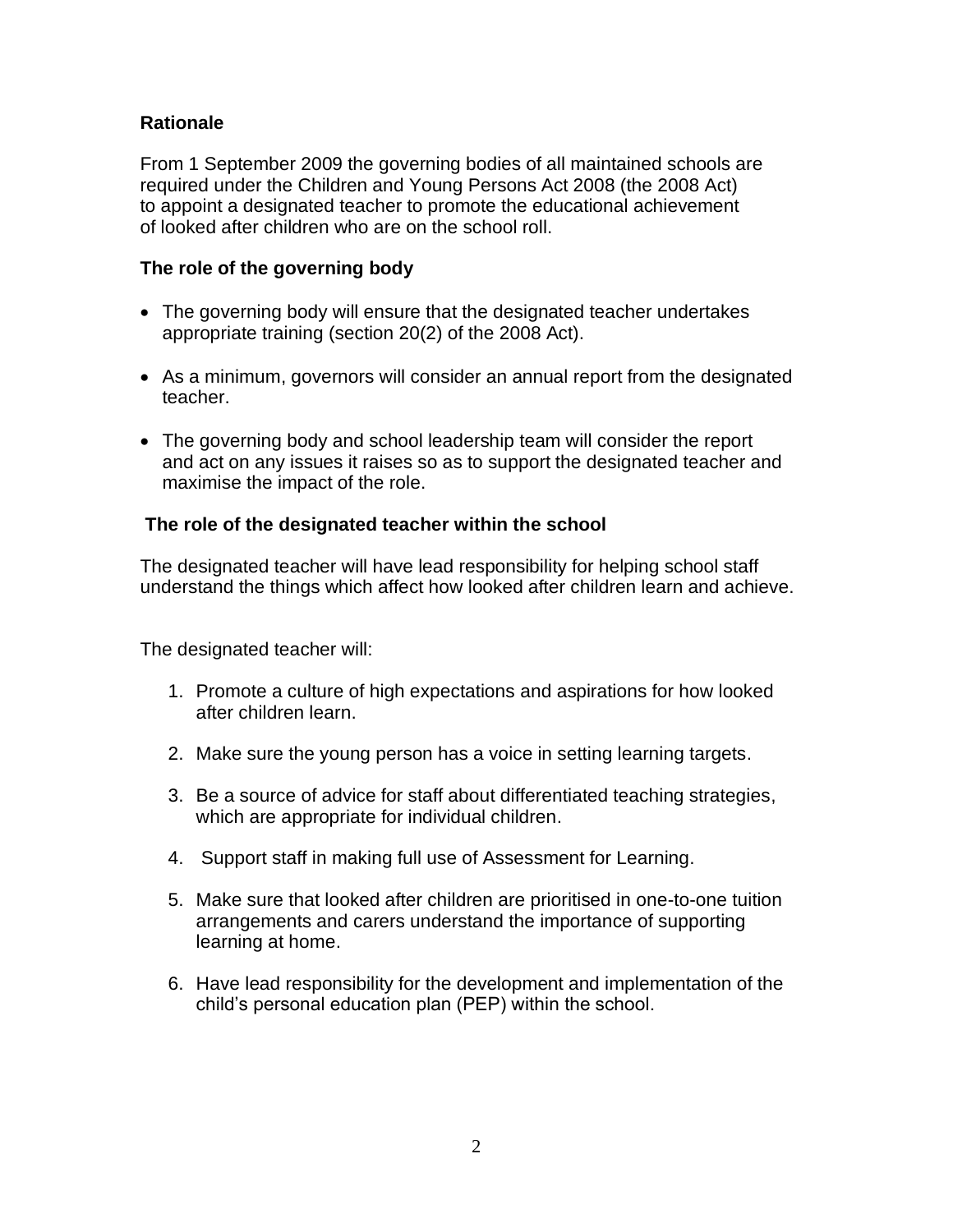#### **The role of the designated teacher in developing the personal education plan (PEP)**

- All looked after children must have a PEP as part of their overall care plan. The PEP will be sent to the designated teacher when the child becomes looked after or joins the school.
- The PEP is a shared document which includes the information which everyone needs to help their conversations, planning and the delivery of strategies required to ensure the child gets the support and provision needed to succeed.
- The designated teacher will lead on how the PEP is used as a tool in school to ensure the child's progress towards education targets is monitored. The designated teacher will make sure it is updated and available in time for the local authority review of the child's wider care plan. For each statutory review of the care plan the PEP must include:

1. A summary of the strengths and achievements of the child.

2. The views of the student.

**3.** Current attainment and progress data.

4. Information about progress towards education targets since the last PEP review.

5. Specific, Measurable, Achievable, Realistic, and Timely (SMART) academic targets.

• The designated teacher will have a key role in helping looked after children make a smooth transition to their new school or college, including making sure there are effective arrangements in place for the speedy transfer of information.

#### **The relationship of the designated teacher to others beyond the school**

- The designated teacher has a key role in making sure there is a central point of initial contact within the school who can manage the process of how the school engages with others (e.g. social workers, virtual school heads), works in a joined up way and minimises disruption to the child's education.
- The designated teacher will make sure that:
	- 1. There is an agreed process in place for how the school works with others, focusing on how everyone can contribute to promoting the child's educational achievement.